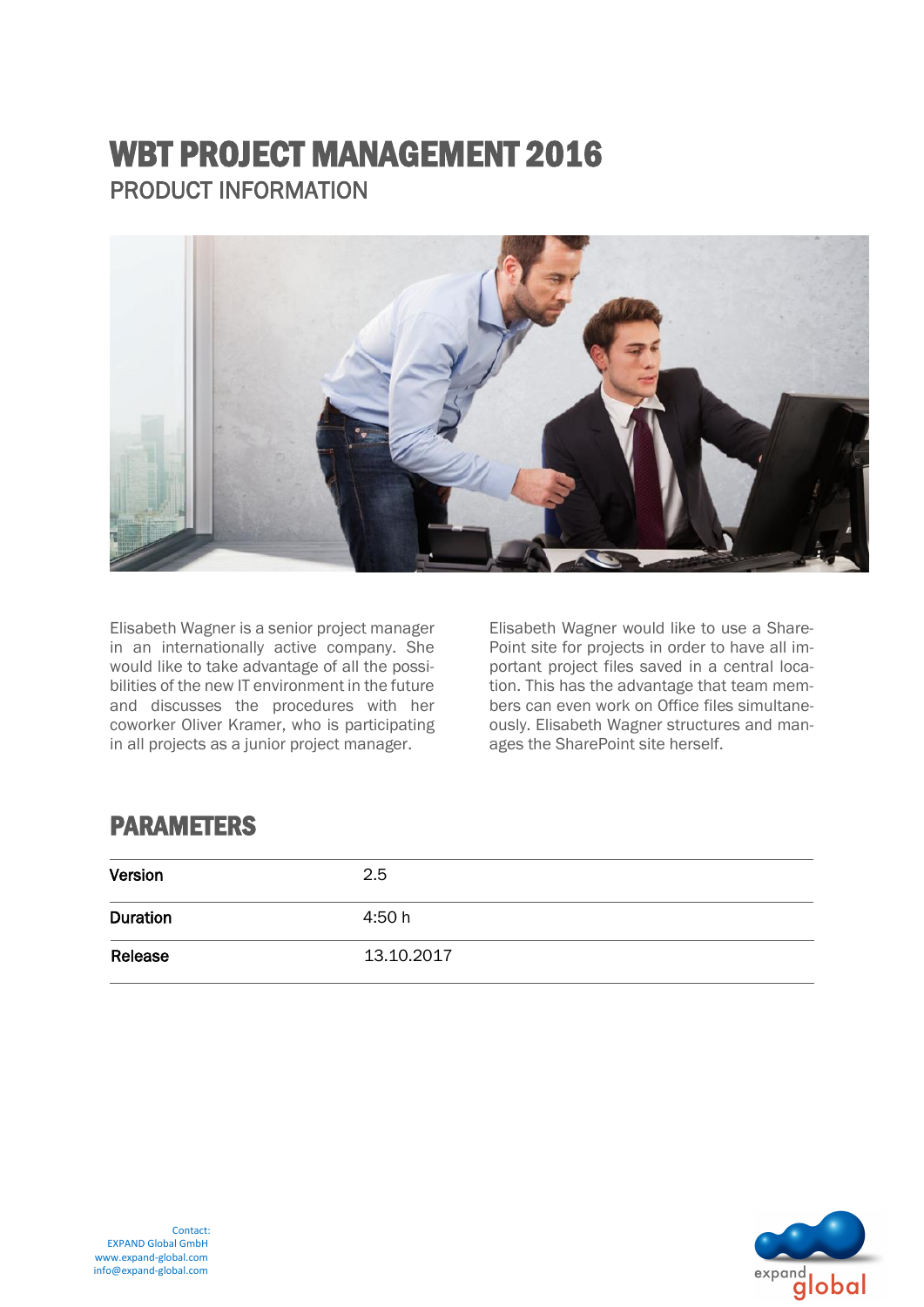## TABLE OF CONTENTS

#### SCHEDULING AND ORGANIZATION IN OUTLOOK

Creating and sharing appointments

Sharing a folder with team members

Managing meeting responses

Updating and cancelling meetings

#### USING TASKS IN ONENOTE

Creating tasks in OneNote and transferring to Outlook

Managing tasks with Outlook

Checking the status of delegated tasks

Working with completed tasks in OneNote

#### USING NOTES IN TEAMS

Using a shared notebook in SharePoint

Preparing a notebook for the team

Opening a notebook and finding information

Creating notes in OneNote

#### PROJECT COMMUNICATION WITH SHAREPOINT

Setting up a team site

Jointly using files

Using discussion boards

Using polls